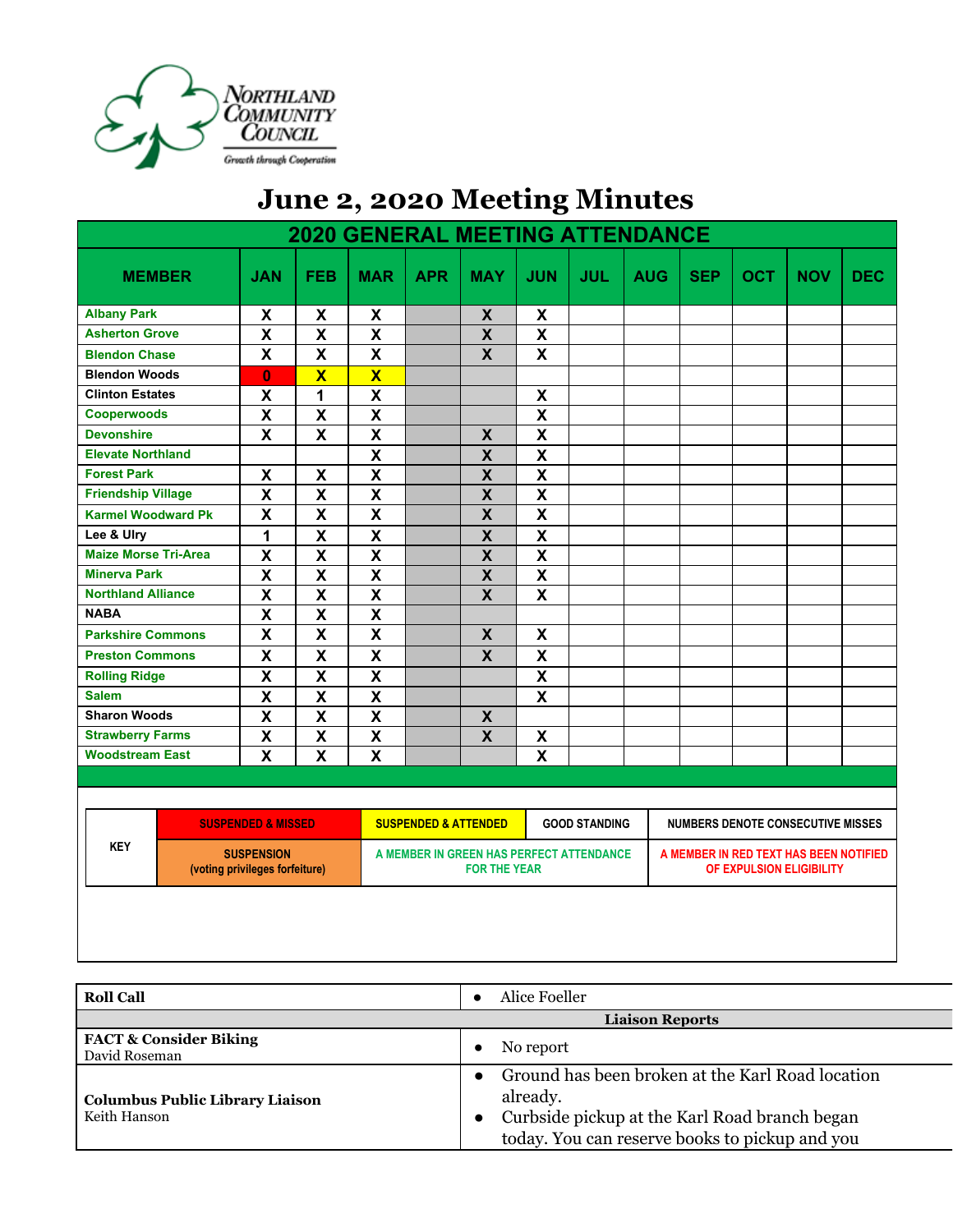|                                                                                      | can return books. Many of the branches are now<br>doing this. Mon-Thurs 11-7, Fri and Sat 11-6. You<br>can use the WiFi in the parking lot.<br>Some locations have fax/copy service. There's a<br>limit on how many people can be in the branch<br>and Karl will be opening for that soon. You'll need<br>to make a reservation.<br>Grab-and-go lunches are available for kids via<br>drive-thru in the parking lot<br>There are two teams of five working at the branch<br>on alternating days. We are bringing more staff<br>back from furlough.<br>The time capsule was found! It was where we<br>thought it was. The bad news is that the seal was              |
|--------------------------------------------------------------------------------------|---------------------------------------------------------------------------------------------------------------------------------------------------------------------------------------------------------------------------------------------------------------------------------------------------------------------------------------------------------------------------------------------------------------------------------------------------------------------------------------------------------------------------------------------------------------------------------------------------------------------------------------------------------------------|
|                                                                                      | broken and it was a mess of moldy papers. Some<br>things in plastic bags survived, such as an older<br>tape format recording of an NCC meeting. They've<br>been left out to dry. We had hoped to have<br>something to share at the ribbon cutting but<br>things didn't look good.<br>Books to help children understand racism:<br>https://cml.bibliocommons.com/list/share/11140<br>76107 cmlicy18/1649427749 books to help ch<br>ildren understand racism                                                                                                                                                                                                          |
| <b>Northland Area Business Association</b><br>Alice Foeller                          | June luncheon cancelled – working on virtual<br>$\bullet$<br>speaker<br>NABA membership is not off too much from prior<br>year<br>161 mowing: We received word from the city that<br>$\bullet$<br>they are unable to coordinate their mowing<br>schedule with ours. We have been encouraged to<br>call 311 to report high grass that is interfering with<br>sight lines for traffic.<br>June cleanup is Saturday June 13. Please bring<br>your own gloves and masks and prepare to gather<br>litter in a properly distanced way from others who<br>are not in your family group.                                                                                    |
| <b>City of Columbus Community Liaison</b><br>Alfred Akainyah aaakainyah@columbus.gov | Complaints about flooding and demonstrating, upset<br>$\bullet$<br>residents<br>Please log your complaints on 311 so we can track them<br>Jarod: I understand that there are a lot of people who are<br>concerned about policing tactics and police brutality, but<br>sending complaints to the police doesn't seem effective<br>when we are complaining to the people who caused the<br>problem. I'm unhappy and there are other people who are<br>unhappy too. I would have liked to have had someone to<br>come here and discuss this with us.<br>Alfred said he shares the concerns but doesn't have any<br>answers. (Sandra Lopez later addressed this issue.) |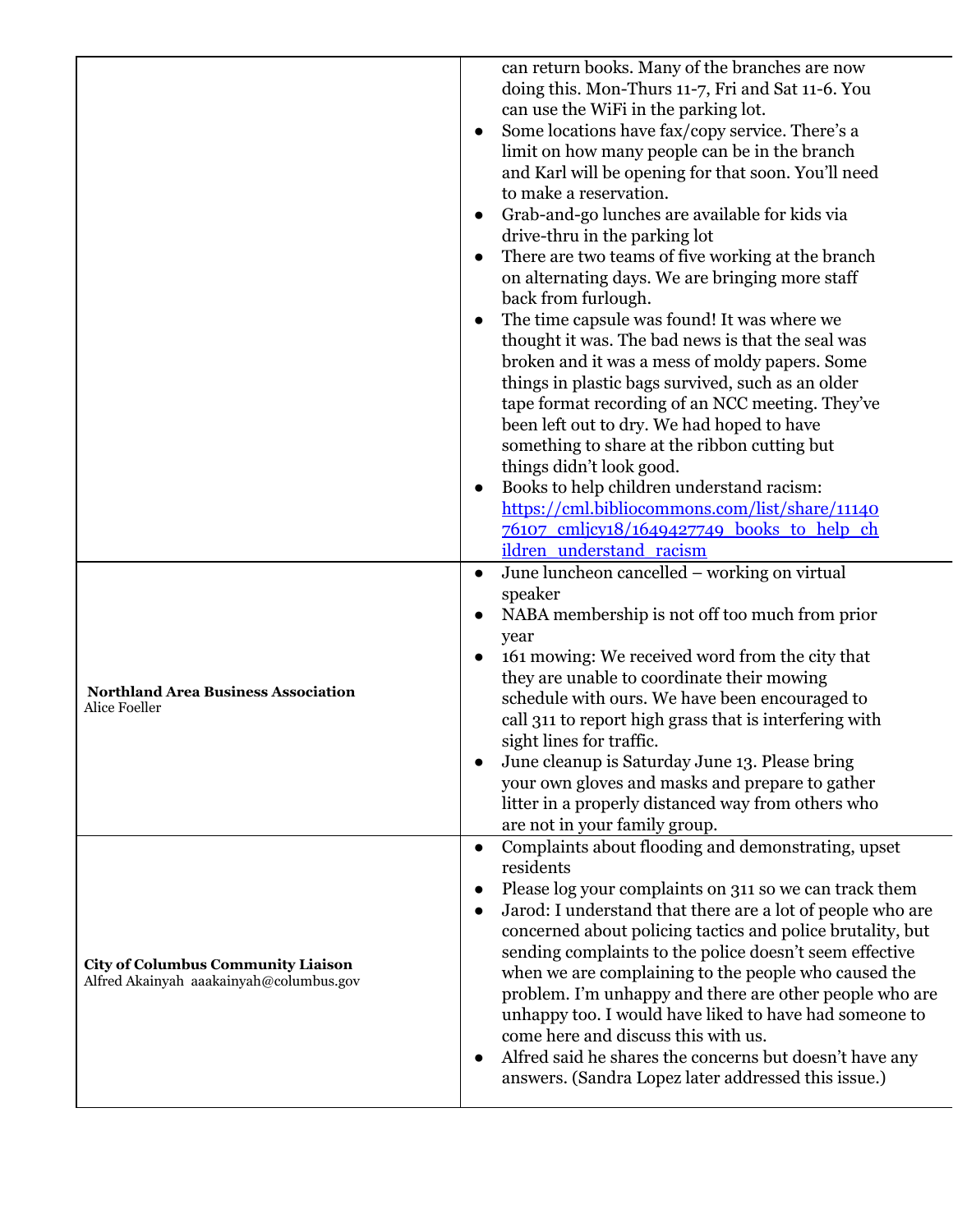| Sandra R. López                  |
|----------------------------------|
| Division of Community Engagement |
| srlopez@columbus.gov             |

- $\bullet$ There have been complaints about flooding, but answers have been slow because of not much staff in city office.
- I was there at the demonstrations Saturday May 30, along with Commissioner Kevin Boyce, Council President Shannon Hardin, U.S. Rep. Joyce Beatty, and I was sprayed and they were sprayed. It was not our finest hour.
- I think all of us know police officers who do an i n c r e d i b l e j o b
- In City Council meeting yesterday, Council President Hardin addressed this. Please watch the [m](https://youtube.com/watch?v=iZsoBm9yFw4)eeting on You[T](https://youtube.com/watch?v=iZsoBm9yFw4)ube that included the mayor and the chief addressing issues.
- $\bullet$ I encourage anyone who has feeling and concerns on either sides of the issue. Send an email to Council President Hardin. We want to address complaints of poice misconduct. A lot of businesses were damaged.
- $\bullet$ For those who are wondering why are we protesting something that happened in another city, we have had issues of police brutality in our city, and this is a moment to look at how we treat other people, how do we address these issues ourselves. That includes me and the biases I carry.
- Alice Foeller shared that the implicit bias training by the city of Columbus had us look at how do we invite people to our civic associations and how did they get there ... because they ask us to come. This means it's people we already know and that tends to be people who look like us. It takes work and conscious effort to invite new people and mentor others through the process of becoming part of things.
- $\bullet$ Sandra said we get a lot of "hate mail" usually, but it's been overwhelming this week.
- $\bullet$ Margaret from Woodstream: Does Columbus Police have a civilian oversight committee. The answer is no, but it has been recommended by several studies. Sandra: I have been around police training and citizen's police academy. What's asked of police officers is a lot. You have to be a social worker, a security guard, a mental health worker and much more. Once I received a complaint from someone in Northland that a police officer came to take a burglary report and he did his job but he was rude. I didn't know what to do about it, but I asked around and I was told you have to understand they could have come from a serious crime scene. But that's not to excuse brutality. And no, we do not have a civilian review committee. It's something that was recommended to us by consultants but it has not been implemented.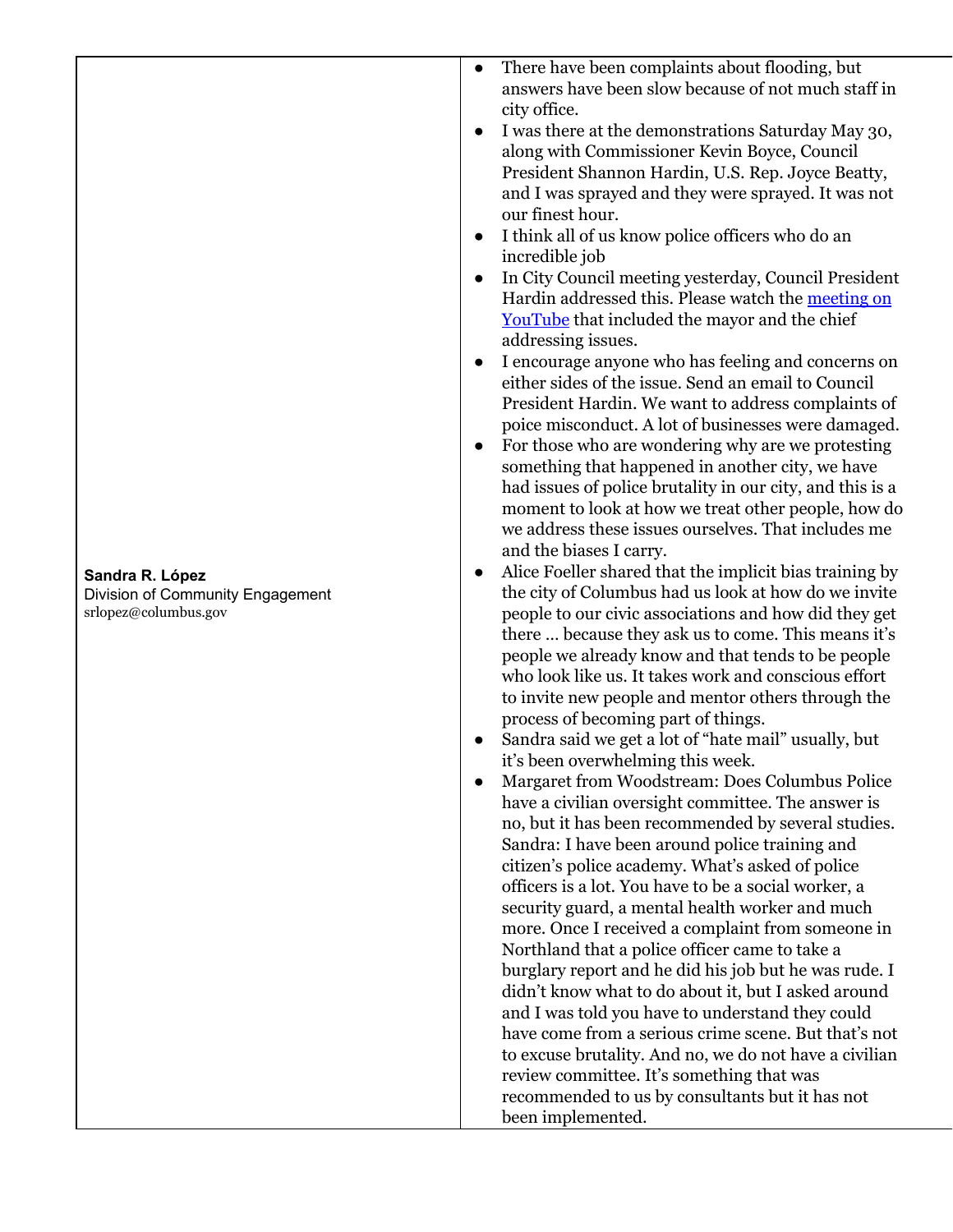|                               | In the letter from Council President Hardin, he<br>$\bullet$<br>addresses what the challenges are.<br>At the heart of this issue is the FOP (Fraternal Order<br>of Police – the union). If you remember, one of our<br>officers was caught on tape kicking a man who was<br>already on the ground in handcuffs. The officer was<br>fired, and the FOP put up a billboard from the police<br>saying, "Mayor, we have no faith in you." And the<br>officer was reinstated with back pay.<br>I encourage you to do a citizen's police academy. You<br>go through simulations that show you how difficult it<br>is in the moment. I have a lot of compassion for<br>police officers but we also deserve better.<br>Jarod: Our rights are just important as the windows<br>$\bullet$<br>in the businesses. Whether we agree or not, our right<br>to march in our streets is a fundamental right.<br>Nothing has gotten better. We have a report that the<br>council received a year ago and nothing has been<br>done. I'm so unhappy. We are not represented in this<br>situation and our rights are being trounced upon.<br>Sandra: This feels different and I believe in social<br>$\bullet$<br>change. We are able to affect change.<br>Ken: Citizen ride-alongs are permitted and we<br>should try to do those. The Columbus citizen police<br>academy does not exist currently, but the Franklin<br>County Sheriff's office has one. |
|-------------------------------|--------------------------------------------------------------------------------------------------------------------------------------------------------------------------------------------------------------------------------------------------------------------------------------------------------------------------------------------------------------------------------------------------------------------------------------------------------------------------------------------------------------------------------------------------------------------------------------------------------------------------------------------------------------------------------------------------------------------------------------------------------------------------------------------------------------------------------------------------------------------------------------------------------------------------------------------------------------------------------------------------------------------------------------------------------------------------------------------------------------------------------------------------------------------------------------------------------------------------------------------------------------------------------------------------------------------------------------------------------------------------------------------------------------------------------------|
| <b>Round Table Discussion</b> | <b>Selected Discussions</b><br>Andrew Mazak from Vogt Strategic Insights<br>$\bullet$<br><b>LINK TO POWERPOINT PRESENTATION</b><br><b>HERE</b><br>This market study was commissioned by the city,<br>and this section Andrew is presenting on tonight<br>is focused on residential housing.<br>We have a higher percentage of renters in<br>Northland (49%) than the average for Columbus<br>or the state, but that is to be expected in a lower<br>income area.<br>We don't have many government-subsidized<br>apartments, but because we have older buildings<br>(more than half built in the '70s), we have a lot of<br>affordable apartments anyway. Most of our<br>duplexes and quad-plexes are similar (fair to<br>mediocre and older). As economists, we like to<br>see a continuum of low-cost housing to high-end,<br>newer apartments so people can move up. We<br>don't have much on the higher end.<br>The report concluded that Northland demand<br>could support several hundred more units,<br>including low-income, affordable, and a few<br>upscale. There is also a demand for multi-family<br>housing for seniors.                                                                                                                                                                                                                                                                                                |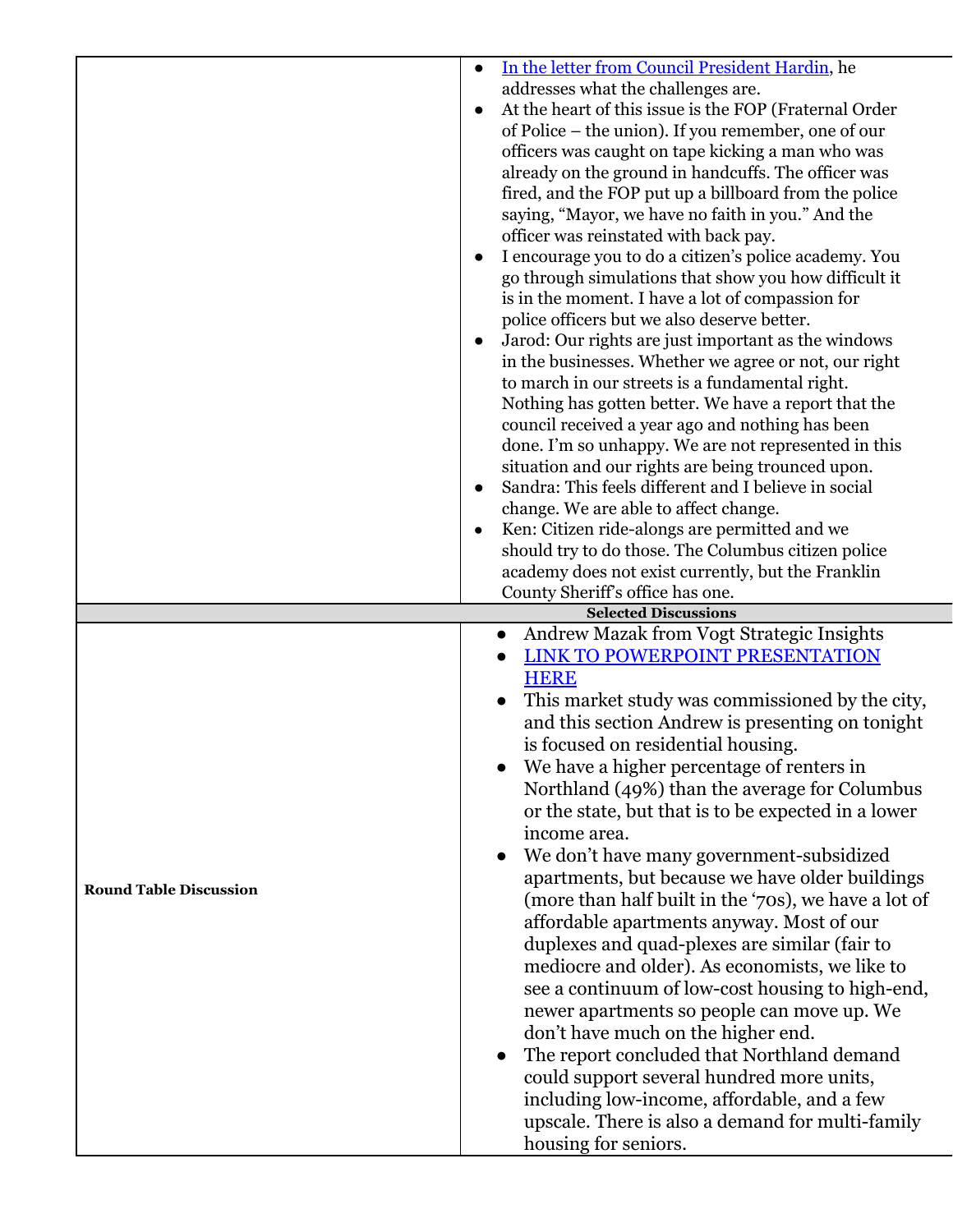| • There is also demand for owner-occupied<br>housing, although the study didn't focus on that.<br>• Andrew said it's difficult to quantify what the<br>tipping point is for rental vs owner-occupied.<br>• Dave Slowbe: Concern from residents in areas<br>with low housing density is when an apartment<br>complex is built and the profits are not<br>reinvested – it was built as high-end, but it |
|-------------------------------------------------------------------------------------------------------------------------------------------------------------------------------------------------------------------------------------------------------------------------------------------------------------------------------------------------------------------------------------------------------|
| doesn't stay that way. Is there a way to<br>address/prevent this? As a market analyst we                                                                                                                                                                                                                                                                                                              |
| don't get involved with that as much as demand.                                                                                                                                                                                                                                                                                                                                                       |
| • Dave Slowbe: We have a lot of vacant retail. I                                                                                                                                                                                                                                                                                                                                                      |
| have seen in other communities having                                                                                                                                                                                                                                                                                                                                                                 |
| apartments located up above small businesses                                                                                                                                                                                                                                                                                                                                                          |
| and restaurants. It was a place to go. It worked.                                                                                                                                                                                                                                                                                                                                                     |
| Andrew: Over the Rhine in Cincinnati has                                                                                                                                                                                                                                                                                                                                                              |
| become revitalized in this way and it was in very                                                                                                                                                                                                                                                                                                                                                     |
| bad shape.                                                                                                                                                                                                                                                                                                                                                                                            |

|                                                                             | <b>NCC Officer Reports</b>                                                                                                                                                                                                                                                                                                                                                                                                                                                                                                                                                                                                                                                                                                                                                                                                                           |  |  |  |  |
|-----------------------------------------------------------------------------|------------------------------------------------------------------------------------------------------------------------------------------------------------------------------------------------------------------------------------------------------------------------------------------------------------------------------------------------------------------------------------------------------------------------------------------------------------------------------------------------------------------------------------------------------------------------------------------------------------------------------------------------------------------------------------------------------------------------------------------------------------------------------------------------------------------------------------------------------|--|--|--|--|
| <b>Treasurer</b><br>Felix Quachey                                           | No report<br>$\bullet$                                                                                                                                                                                                                                                                                                                                                                                                                                                                                                                                                                                                                                                                                                                                                                                                                               |  |  |  |  |
| <b>Secretary</b><br>Alice Foeller                                           | Minutes from May accepted into the record<br>$\bullet$<br>Attendance this meeting will count<br>$\bullet$                                                                                                                                                                                                                                                                                                                                                                                                                                                                                                                                                                                                                                                                                                                                            |  |  |  |  |
| <b>Vice President</b><br>Roger Davidson                                     | No report<br>$\bullet$                                                                                                                                                                                                                                                                                                                                                                                                                                                                                                                                                                                                                                                                                                                                                                                                                               |  |  |  |  |
| <b>President</b><br>Alicia Ward                                             | Next month we'll do a best practices roundtable for us to share<br>with each other what is working and not working in our<br>neighborhoods.<br>• We will work on our summer picnic and if we can't have it at<br>the swim club in August we will solicit suggestions for another<br>location<br>Elevate Northland is launching an online marketplace for small<br>businesses.<br>It will feature merchants who live or work in the Northland<br>area. It can be expensive for merchants to set up their own<br>e-commerce website, but they can be part of a communal site<br>where they can list their own items and receive payment for<br>them. We will charge 3 percent of their sales to participate, and<br>those funds will go to support the nonprofit.                                                                                      |  |  |  |  |
|                                                                             | <b>NCC Committee Reports</b>                                                                                                                                                                                                                                                                                                                                                                                                                                                                                                                                                                                                                                                                                                                                                                                                                         |  |  |  |  |
| <b>Independence Day Parade Committee</b><br>Web site is northlandparade.org | We voted at the last meeting to cancel the parade.<br>$\bullet$                                                                                                                                                                                                                                                                                                                                                                                                                                                                                                                                                                                                                                                                                                                                                                                      |  |  |  |  |
| <b>Development Committee</b><br>Dave Paul, Chair                            | Dave acknowledged the applicants and the members who<br>$\bullet$<br>reviewed all of these materials in their homes and participated<br>on Zoom.<br>Case #1 Al Rosa Villa site on Sinclair Road. Proposed 190-unit<br>$\bullet$<br>housing project. They are applying for a funding grant which is<br>competitive. This is the same funding that National Church<br>Residences has received. They were making sure it would be<br>feasible to build this before they apply. The committee<br>understood the application and the use, but we were not happy<br>about the coverage of the entire site with little green space. We<br>recommended approval with a recommendation to include more<br>green space.<br>Case #2 at the Bank of America at Morse Road near Karl, which<br>was recently built. Requesting a larger sign on the east elevation |  |  |  |  |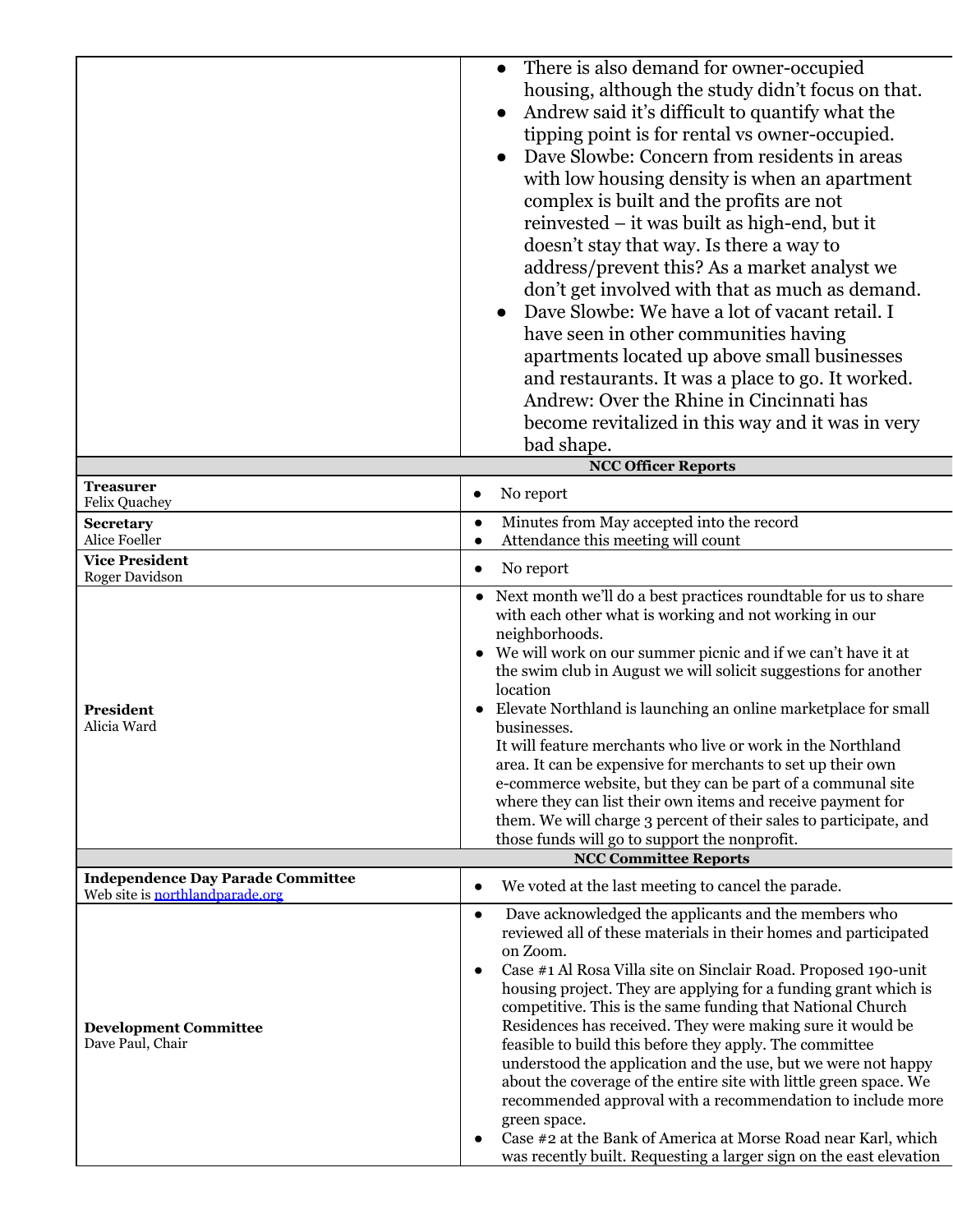|                                              | of the building from 15 to 54 square feet, to help people<br>navigating the plaza and parking lot to see that they are Bank of<br>America. We didn't feel they established a hardship different<br>from any others. We voted to recommend disapproval.<br>Case #3 was postponed. The property was owned by Walt<br>$\bullet$<br>Reiner. His widow is hoping to sell it to someone who would like<br>to put a tree service from Northland looking for a new space.<br>They will come back at the end of this month.<br>Case #4 was a "look-see" and it is to allow a fence to remain in a<br>$\bullet$<br>non-conforming location at Chipotle on Morse Rd. near<br>Hamilton Rd. The zoning was amended in 2014 that would<br>disallow the fence, and they would like to keep the fence where it<br>was, but they would like to add a drive-thru lane for call-ahead<br>order pickup.<br>Next meeting June 24.<br>$\bullet$                                                                                                                                                                                                                                                                                                                                                                                                                                                                                                                                                                                                                                                                                                                                                                                                                                                                                                                                                                                                                                                                                                                                                                                       |
|----------------------------------------------|-----------------------------------------------------------------------------------------------------------------------------------------------------------------------------------------------------------------------------------------------------------------------------------------------------------------------------------------------------------------------------------------------------------------------------------------------------------------------------------------------------------------------------------------------------------------------------------------------------------------------------------------------------------------------------------------------------------------------------------------------------------------------------------------------------------------------------------------------------------------------------------------------------------------------------------------------------------------------------------------------------------------------------------------------------------------------------------------------------------------------------------------------------------------------------------------------------------------------------------------------------------------------------------------------------------------------------------------------------------------------------------------------------------------------------------------------------------------------------------------------------------------------------------------------------------------------------------------------------------------------------------------------------------------------------------------------------------------------------------------------------------------------------------------------------------------------------------------------------------------------------------------------------------------------------------------------------------------------------------------------------------------------------------------------------------------------------------------------------------------|
| <b>Graphics and Code Task Force</b>          | No report. Bill has expressed in the past he would be happy to<br>$\bullet$                                                                                                                                                                                                                                                                                                                                                                                                                                                                                                                                                                                                                                                                                                                                                                                                                                                                                                                                                                                                                                                                                                                                                                                                                                                                                                                                                                                                                                                                                                                                                                                                                                                                                                                                                                                                                                                                                                                                                                                                                                     |
| Bill Logan, Coordinator                      | train an understudy. Please step up and reach out to him.                                                                                                                                                                                                                                                                                                                                                                                                                                                                                                                                                                                                                                                                                                                                                                                                                                                                                                                                                                                                                                                                                                                                                                                                                                                                                                                                                                                                                                                                                                                                                                                                                                                                                                                                                                                                                                                                                                                                                                                                                                                       |
|                                              | <b>Additional Discussions</b>                                                                                                                                                                                                                                                                                                                                                                                                                                                                                                                                                                                                                                                                                                                                                                                                                                                                                                                                                                                                                                                                                                                                                                                                                                                                                                                                                                                                                                                                                                                                                                                                                                                                                                                                                                                                                                                                                                                                                                                                                                                                                   |
| <b>Other Old Business</b>                    | none<br>$\bullet$                                                                                                                                                                                                                                                                                                                                                                                                                                                                                                                                                                                                                                                                                                                                                                                                                                                                                                                                                                                                                                                                                                                                                                                                                                                                                                                                                                                                                                                                                                                                                                                                                                                                                                                                                                                                                                                                                                                                                                                                                                                                                               |
| <b>Other New Business</b>                    | none<br>$\bullet$                                                                                                                                                                                                                                                                                                                                                                                                                                                                                                                                                                                                                                                                                                                                                                                                                                                                                                                                                                                                                                                                                                                                                                                                                                                                                                                                                                                                                                                                                                                                                                                                                                                                                                                                                                                                                                                                                                                                                                                                                                                                                               |
| <b>Open Forum</b><br>Comments, Announcements | Jared Brown: We have such a diverse community and it is<br>$\bullet$<br>impacted by what has happened over the weekend. I feel like<br>maybe the NCC doesn't feel like the place to make a<br>statement, but we say we represent 110,000 people, but if<br>that's true we need to say we care how the police treat<br>people. I'm concerned that we have citizens who were not<br>permitted to use their constitutional rights to march.<br>Dave Paul: Proposed that someone, perhaps Jared, prepare a<br>$\bullet$<br>statement from NCC on where we stand.<br>Alicia: We can craft a careful statement that acknowledges<br>$\bullet$<br>that rioting goes too far and lumps the demonstrators in with<br>criminal activities.<br>Margaret: I share many of these sentiments. We also have to<br>$\bullet$<br>know that there are outside influencers that are sending<br>people in to create havoc, who are not the demonstrators or<br>people living here.<br>Pat: We can also voice our opinions to the police union.<br>Things like disciplinary procedures are negotiating items. We<br>have a right to address all of the institutional stakeholders<br>and let them know what our opinions are.<br>Sandra: I love Northland. I shop here. I get my hair done in<br>$\bullet$<br>Northland. I feel welcome. I feel included. I think a<br>statement saying that is the kind of community we want to<br>be. And we expect everyone in Columbus to receive the same<br>the treatment from police officers and public officials. It<br>doesn't have to be political, and can say what kind of<br>community you are, and as taxpayers, what are the kinds of<br>things you expect and want to fund. In the last year the city<br>paid \$450K to Stormy Daniels as a settlement. At the same<br>time our schools were closed because they don't have air<br>conditioning.<br>The group discussed drafting such a statement from NCC. We<br>will work on that in between meetings and approve at the next<br>meeting. Sandra Lopez shared a link to a statement created by<br>the University Area Commission. |